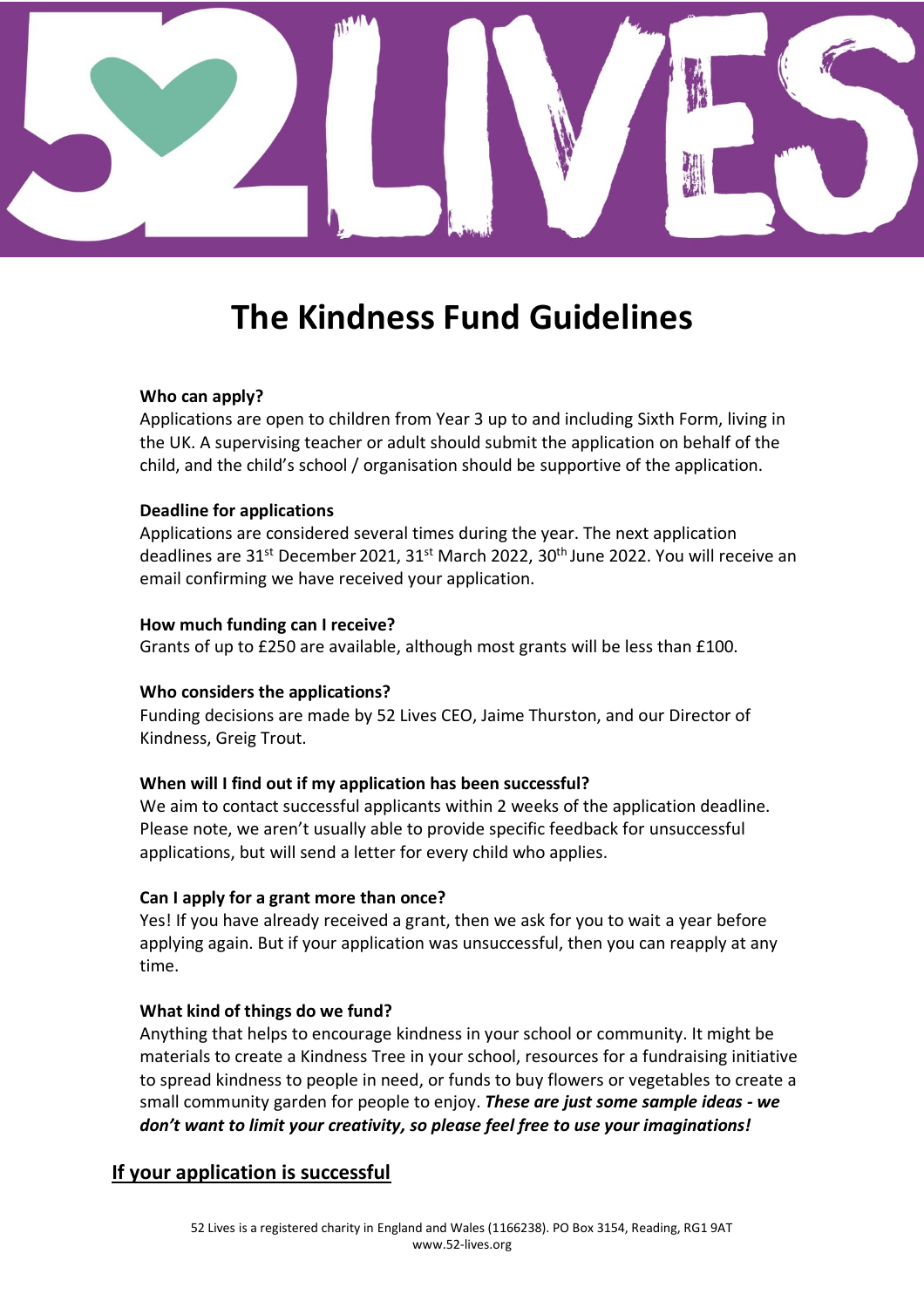# **How will I be notified?**

• We will aim to notify the supervising adult within 2 weeks of the application deadline to let you know your funding application has been successful.

# **Receiving / using the funds**

- The funds will be transferred to your school / organisation, who will ensure those funds are used solely for the intended purpose. Funds will be transferred as soon as possible after we notify you of the successful application – usually within 2 weeks. Funds will not be given directly to a child or a child's family, with the exception of children who are home-schooled. In these cases, the funds will then be transferred to the supervising parent/guardian.
- Receipts should be kept for any items purchased and made available to 52 Lives upon request.

#### **Publicity**

- Please keep us updated about your project (via the supervising adult). We would love to hear about the difference it has made to the child, the school, the community – and the world!
- We may wish to share the details of your amazing project on our website and social media pages. We will always ensure we have permission from both the child and their parent / guardian before we share any photos publicly and we will never identify your child by name when using photos publicly (see 'Safeguarding' below for more information).

# **If your application is not successful**

- We receive so many amazing applications. We would love to be able to fund every idea, but sadly we can't. Please don't be disheartened if yours isn't selected. We hope you can still do your best to make it happen, and please do feel free to keep in touch and tell us all about it.
- We aren't usually able to provide specific feedback for unsuccessful applications, but will send a letter to every child who applies to The Kindness Fund.

# **Safeguarding**

- All communication with 52 Lives should be from the supervising adult, and the child's school / organisation should be aware of, and supportive of, the application.
- We will only ever share photographs (*eg. a child's photo but no name*) or identifiable information (eg. *text with a child's name and school, but no photograph*) publicly with written permission from the child and their parent / guardian. For example, *without permission* we may say *'Tom came up with this amazing idea..."* but not include the name of Tom's school or a photo. If *we have permission* to use a photo of Tom, then we will not use his name in any posts. For example, alongside his photo we would say *"A kind boy from Spencer Primary School came up with this amazing idea..."*